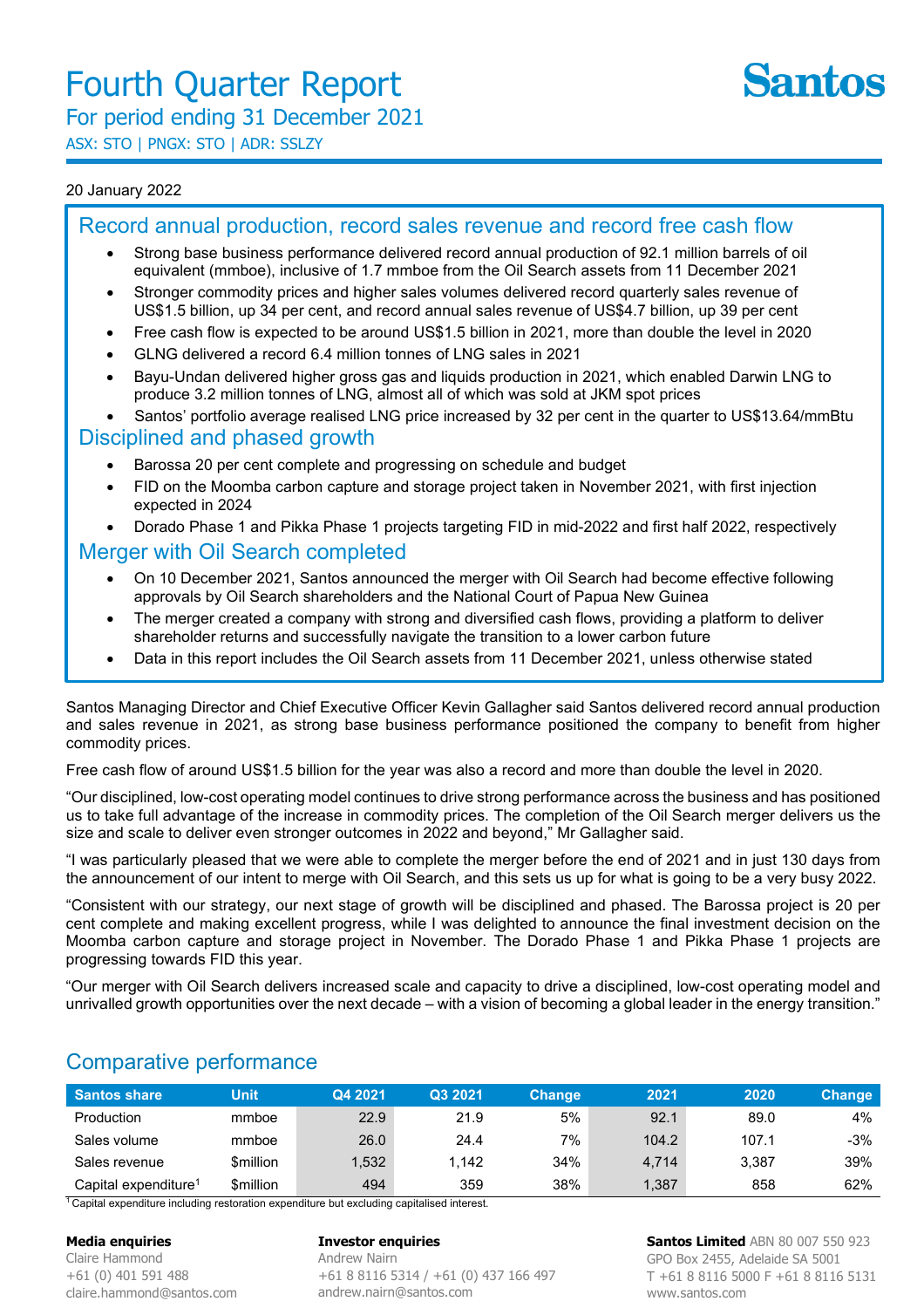

| <b>Product</b>              | <b>Unit</b> | Q4 2021 | Q3 2021 | Q4 2020 | 2021    | 2020     |
|-----------------------------|-------------|---------|---------|---------|---------|----------|
| <b>LNG</b>                  | 000t        | 1.107.9 | 1.055.2 | 1,382.2 | 4,555.6 | 4,278.8  |
| Domestic sales gas & ethane | PJ          | 62.5    | 65.1    | 76.5    | 257.7   | 275.1    |
| Crude oil                   | $000$ bbls  | 2,781.5 | 1.771.2 | 2,818.2 | 9.037.1 | 11,120.6 |
| Condensate                  | $000$ bbls  | 1,651.6 | 1.244.0 | 1,451.3 | 6,090.7 | 6,329.1  |
| <b>LPG</b>                  | 000t        | 50.5    | 29.0    | 73.9    | 211.6   | 235.7    |
| Sales                       |             |         |         |         |         |          |
| Own product                 | mmboe       | 21.3    | 18.7    | 25.6    | 83.3    | 87.6     |
| Third-party                 | mmboe       | 4.7     | 5.7     | 5.5     | 20.9    | 19.5     |
| Total sales volume          | mmboe       | 26.0    | 24.4    | 31.1    | 104.2   | 107.1    |

### Sales volumes (Santos share including Oil Search from 11 December 2021)

Fourth quarter sales volumes were higher than the prior quarter primarily due to inclusion of the Oil Search assets from 11 December 2021 (1.5 mmboe) combined with timing of crude oil liftings, partially offset by lower Cooper Basin thirdparty oil volumes.

### Sales revenues (Santos share including Oil Search from 11 December 2021)

| <b>Product</b>              | <b>Unit</b>      | Q4 2021 | Q3 2021 | Q4 2020 | 2021  | 2020  |
|-----------------------------|------------------|---------|---------|---------|-------|-------|
| <b>LNG</b>                  | \$million        | 791     | 574     | 388     | 2,213 | 1,437 |
| Domestic sales gas & ethane | \$million        | 324     | 324     | 303     | 1,252 | 1,068 |
| Crude oil                   | \$million        | 240     | 136     | 132     | 688   | 531   |
| Condensate                  | \$million        | 135     | 90      | 66      | 428   | 256   |
| <b>LPG</b>                  | \$million        | 42      | 18      | 33      | 133   | 95    |
| Sales                       |                  |         |         |         |       |       |
| Own product                 | \$million        | 1,293   | 875     | 721     | 3,779 | 2,634 |
| Third-party                 | \$million        | 239     | 267     | 201     | 935   | 753   |
| <b>Total sales revenue</b>  | \$million        | 1,532   | 1.142   | 922     | 4,714 | 3,387 |
| Third-party purchase costs  | <b>\$million</b> | 152     | 179     | 151     | 655   | 612   |

Fourth quarter sales revenues were a record and higher than the prior quarter reflecting inclusion of the Oil Search assets from 11 December 2021 (US\$101 million) and improved commodity prices for all products.

## Average realised prices (including Oil Search from 11 December 2021)

| <b>Product</b>      | <b>Unit</b> | Q4 2021 | Q3 2021 | Q4 2020 | 2021   | 2020   |
|---------------------|-------------|---------|---------|---------|--------|--------|
| LNG price           | US\$/mmBtu  | 13.64   | 10.36   | 5.34    | 9.25   | 6.39   |
| Domestic gas price  | US\$/GJ     | 5.19    | 4.98    | 3.97    | 4.86   | 3.88   |
| East coast domestic | US\$/GJ     | 6.31    | 5.50    | 4.15    | 5.62   | 4.51   |
| West coast domestic | US\$/GJ     | 4.61    | 4.72    | 3.67    | 4.48   | 3.33   |
| Crude oil price     | US\$/bbl    | 86.32   | 76.64   | 46.76   | 76.11  | 47.70  |
| Condensate price    | US\$/bbl    | 80.91   | 72.17   | 45.82   | 70.08  | 40.50  |
| LPG price           | US\$/t      | 831.20  | 625.93  | 443.37  | 626.53 | 401.52 |

The average realised LNG price was higher than the prior quarter reflecting the linkage of sales contracts to an improving lagged Japan Customs-cleared Crude (JCC) price and higher JKM spot prices. Three-month lagged JCC averaged US\$73/bbl in the fourth quarter compared to US\$67/bbl in the third quarter. Santos' LNG projects shipped 68 cargoes in the fourth quarter, of which 12 cargoes (Darwin LNG 11, PNG LNG 1) were sold at JKM spot prices.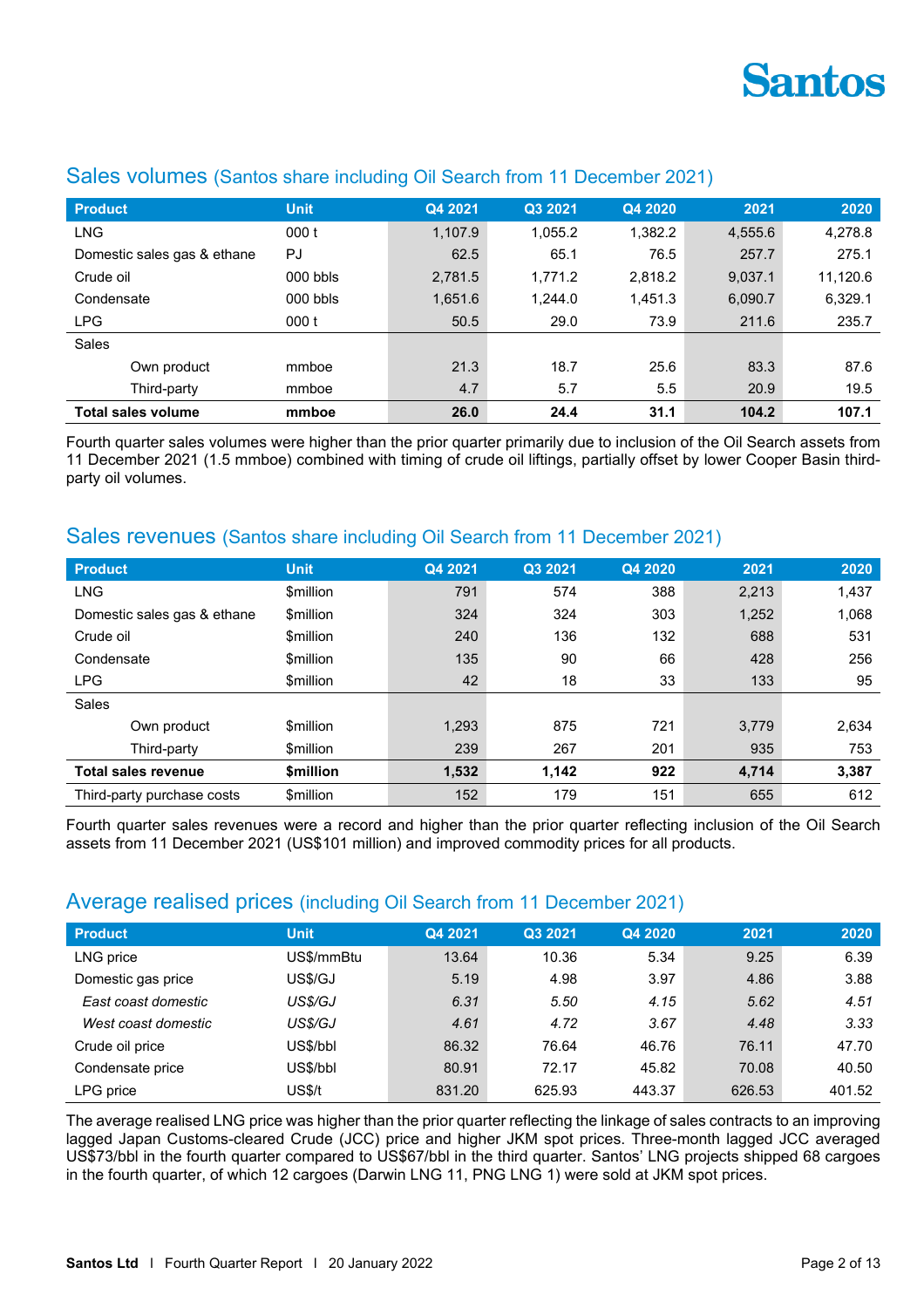

| <b>Asset</b>                     | <b>Unit</b> | Q4 2021 | Q3 2021 | Q4 2020 | 2021 | 2020 |
|----------------------------------|-------------|---------|---------|---------|------|------|
| Western Australia                | mmboe       | 8.5     | 8.6     | 8.9     | 33.7 | 31.1 |
| Cooper Basin                     | mmboe       | 3.6     | 3.8     | 4.0     | 15.3 | 16.8 |
| Queensland & NSW                 | mmboe       | 3.5     | 3.5     | 3.4     | 13.7 | 13.4 |
| <b>PNG</b>                       | mmboe       | 4.9     | 3.2     | 3.3     | 14.2 | 13.2 |
| Northern Australia & Timor-Leste | mmboe       | 2.4     | 2.8     | 5.8     | 15.2 | 14.5 |
| <b>Total production</b>          | mmboe       | 22.9    | 21.9    | 25.4    | 92.1 | 89.0 |

## Production by asset (Santos share including Oil Search from 11 December 2021)

# Production by product (Santos share including Oil Search from 11 December 2021)

| <b>Product</b>              | <b>Unit</b> | Q4 2021 | Q3 2021 | Q4 2020 | 2021    | 2020    |
|-----------------------------|-------------|---------|---------|---------|---------|---------|
| Sales gas to LNG plant      | PJ          | 56.8    | 50.7    | 62.1    | 231.0   | 198.0   |
| Domestic sales gas & ethane | PJ          | 56.5    | 59.3    | 68.2    | 233.2   | 249.6   |
| Crude oil                   | $000$ bbls  | 1.938.5 | 1.531.1 | 1.136.2 | 5.876.8 | 5,093.3 |
| Condensate                  | $000$ bbls  | 1.175.1 | 1.150.0 | 1.505.6 | 5.069.1 | 5,460.6 |
| <b>LPG</b>                  | 000 t       | 45.4    | 48.1    | 61.3    | 202.8   | 220.9   |
| <b>Total production</b>     | mmboe       | 22.9    | 21.9    | 25.4    | 92.1    | 89.0    |

Fourth quarter production was higher than the prior quarter primarily due to inclusion of the Oil Search assets from 11 December 2021 (1.7 mmboe), partially offset by lower Cooper Basin volumes, a lower net entitlement under the Bayu-Undan Production Sharing Contract due to higher realised commodity prices and lower domestic gas volumes in Western Australia due to planned maintenance.

A data worksheet containing unaudited quarterly sales, revenue, production and capital expenditure tables in Excel format is available on Santos' website.

# 2021 Guidance

| 2021 Guidance item                       | <b>Previous guidance</b><br>(excl. Oil Search) | <b>Updated guidance</b><br>(excl. Oil Search) | <b>Updated guidance</b><br>(incl. Oil Search) |
|------------------------------------------|------------------------------------------------|-----------------------------------------------|-----------------------------------------------|
| Production                               | 88-91 mmboe                                    | 90.4 mmboe                                    | 92.1 mmboe                                    |
| Sales volumes                            | 100-105 mmboe                                  | $102.7$ mmboe                                 | $104.2$ mmboe                                 |
| Capital expenditure - base               | \$800-900 million                              | \$819 million                                 | \$835 million                                 |
| Capital expenditure – major growth       | \$500-600 million                              | \$510 million                                 | \$553 million                                 |
| Upstream production costs                | \$7.70-8.00/boe                                | $~57.80$ /boe                                 | $~57.80$ /boe                                 |
| Depreciation, depletion and amortisation | \$1.20-1.25 billion                            | $~51.22$ billion                              | $~51.25$ billion                              |

Guidance on 2021 financial outcomes above is preliminary and subject to finalisation of the company's accounting and audit processes, and Board review. As such, actual results for the year ended 31 December 2021 may differ from the guidance given in this update.

Santos will announce its results for the year ended 31 December 2021 on 16 February 2022. The full-year report (incorporating Appendix 4E) and associated investor briefing presentation will be available on Santos' website at [www.santos.com.](http://www.santos.com/) A live webcast briefing, including analyst/investor questions, will be available on Santos' website from 11:30am AEDT on 16 February 2022.

## 2022 Guidance

Guidance for 2022 will be provided with the full-year results on 16 February 2022.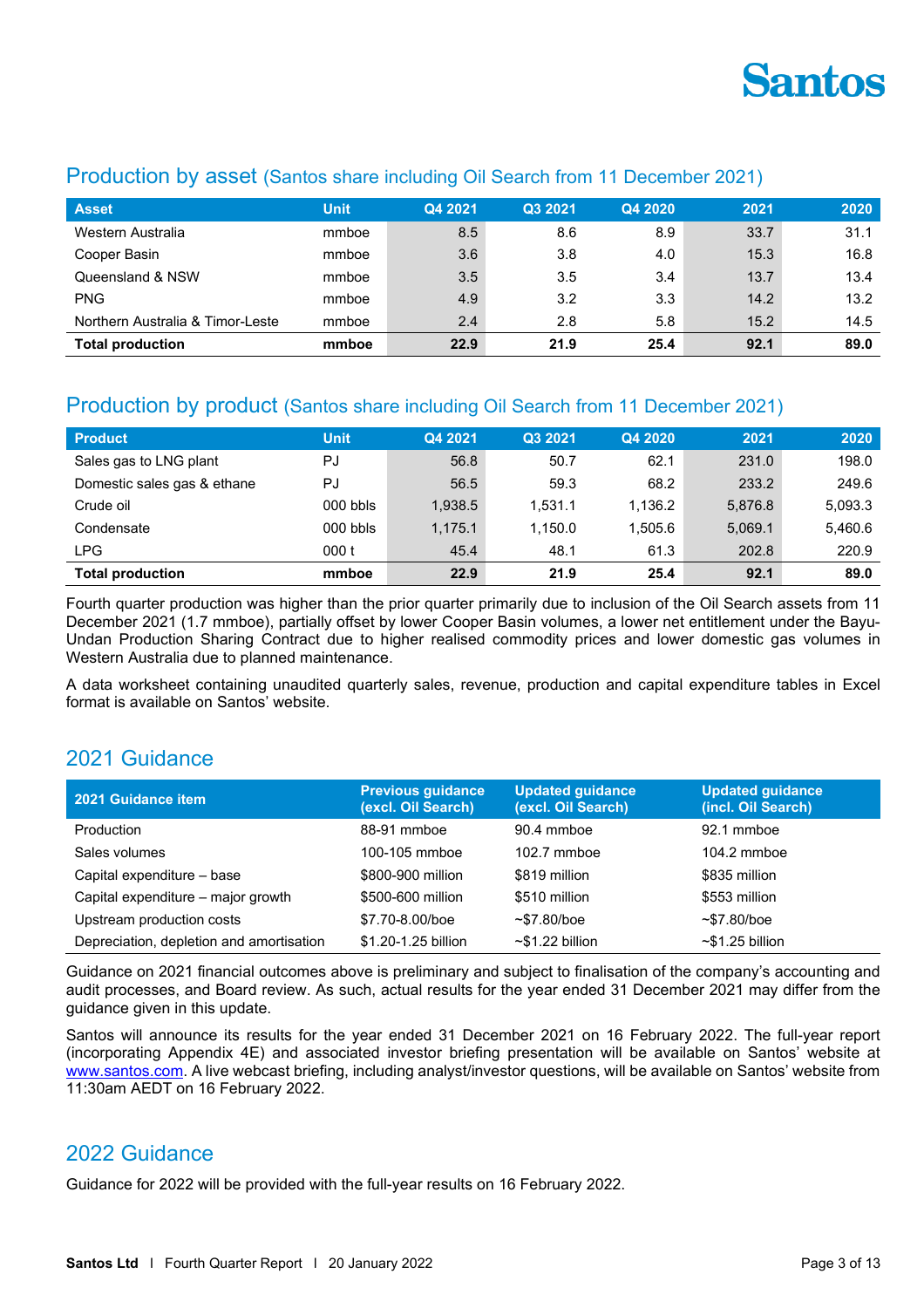#### Western Australia

| <b>Santos share</b>        | <b>Unit</b>                   | Q4 2021 | Q3 2021 | Q4 2020 | 2021    | 2020    |
|----------------------------|-------------------------------|---------|---------|---------|---------|---------|
| Sales volume               |                               |         |         |         |         |         |
| Sales gas                  | PJ                            | 40.5    | 42.4    | 48.3    | 168.7   | 158.8   |
| Condensate                 | $000$ bbls                    | 380.2   | 302.3   | 368.0   | 1.312.1 | 1,393.8 |
| Crude oil                  | $000$ bbls                    | 1,328.3 | 522.8   | 807.0   | 3,016.1 | 2,523.4 |
| <b>Total sales volume</b>  | mmboe                         | 8.6     | 8.1     | 9.4     | 33.2    | 31.1    |
| <b>Total sales revenue</b> | <b><i><u>Smillion</u></i></b> | 337     | 262     | 233     | 1,099   | 723     |
| <b>Production</b>          |                               |         |         |         |         |         |
| Sales gas                  | PJ                            | 40.0    | 42.4    | 46.7    | 168.1   | 159.0   |
| Condensate                 | 000 bbls                      | 299.2   | 321.8   | 381.5   | 1.342.3 | 1,452.3 |
| Crude oil                  | $000$ bbls                    | 1,265.1 | 1,005.2 | 497.5   | 3,510.0 | 2,448.6 |
| <b>Total production</b>    | mmboe                         | 8.5     | 8.6     | 8.9     | 33.7    | 31.1    |
| Capital expenditure        | <b>\$million</b>              | 80      | 102     | 82      | 316     | 171     |

Domestic gas production and sales were slightly lower than the previous quarter due to a planned maintenance shutdown at Varanus Island.

Tie-in and start-up activities for the two remaining dual lateral wells in the Van Gogh Phase 2 infill program were successfully completed, ahead of schedule and under budget. WA oil production and sales were higher in the fourth quarter due to incremental production from the wells.

The Varanus Island Compression and Spartan projects continued to make good progress in support of developing additional reserves back to Varanus Island. The Varanus Island Compression Project started up during the quarter. Preworks activities commenced on the John Brookes Platform to tie-back Spartan and prepare for the first offshore campaign planned for early 2022.

The Dorado development has continued to progress with the planned FEED work for the FPSO and Wellhead Platform. The Stage 1 Offshore Project Proposal (OPP) phase has closed and the Stage 2 OPP submitted to NOPSEMA. The initial phase of development will involve gas reinjection to maximise liquids recovery ahead of a second phase of gas export from the field. This future phase of gas export offers backfill supply to Santos' existing domestic gas infrastructure in Western Australia. The project is targeting a final investment decision around mid-2022.

The Noble Tom Prosser rig is currently drilling the Dancer prospect, located seven kilometres from the Reindeer field. This will be followed by drilling the Pavo and Apus prospects in the Bedout Basin, located 35 to 40 kilometres east of the Dorado field.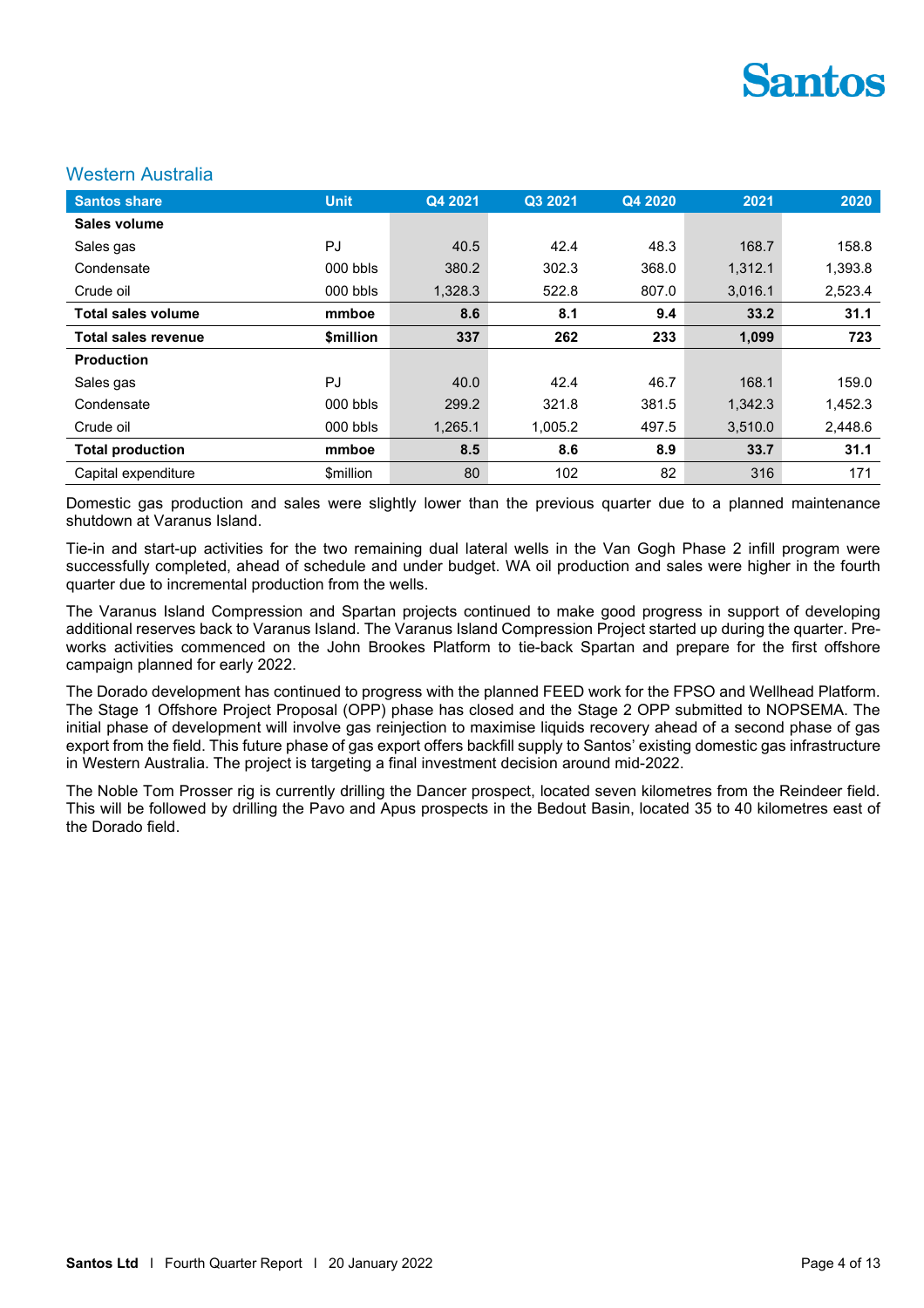#### Cooper Basin

| <b>Santos share</b>               | <b>Unit</b> | Q4 2021 | Q3 2021 | Q4 2020 | 2021    | 2020    |
|-----------------------------------|-------------|---------|---------|---------|---------|---------|
| Sales volume                      |             |         |         |         |         |         |
| Sales gas and ethane <sup>1</sup> | PJ          | 15.5    | 17.0    | 17.1    | 67.5    | 72.4    |
| Condensate <sup>1</sup>           | 000 bbls    | 402.3   | 393.1   | 397.8   | 1,787.0 | 1,914.0 |
| LPG <sup>1</sup>                  | 000t        | 39.8    | 16.7    | 45.8    | 138.7   | 166.9   |
| Crude oil                         |             |         |         |         |         |         |
| Own product                       | 000 bbls    | 1,035.0 | 400.8   | 529.5   | 2,557.0 | 3,267.2 |
| Third-party                       | 000 bbls    | 222.1   | 846.7   | 1,479.7 | 3,264.9 | 5,320.6 |
| Total                             | 000 bbls    | 1,257.1 | 1,247.5 | 2,009.2 | 5,821.9 | 8,587.8 |
|                                   |             |         |         |         |         |         |
| <b>Total sales volume</b>         | mmboe       | 4.6     | 4.6     | 5.7     | 20.2    | 24.2    |
| <b>Total sales revenue</b>        | \$million   | 253     | 206     | 199     | 925     | 847     |
| <b>Production</b>                 |             |         |         |         |         |         |
| Sales gas and ethane              | PJ          | 14.8    | 16.4    | 16.2    | 63.8    | 68.5    |
| Condensate                        | 000 bbls    | 237.8   | 233.1   | 268.6   | 1,011.2 | 1,149.8 |
| <b>LPG</b>                        | 000t        | 33.5    | 33.8    | 36.7    | 138.0   | 150.3   |
| Crude oil                         | 000 bbls    | 545.8   | 524.7   | 637.5   | 2,235.9 | 2,637.0 |
| <b>Total production</b>           | mmboe       | 3.6     | 3.8     | 4.0     | 15.3    | 16.8    |

 $1$  Sales volumes include own product and third-party volumes.

Cooper Basin production was slightly lower than the previous quarter due to natural field decline and higher gas downtime as a result of planned upstream events and unplanned train outages in the Moomba Plant. Oil production was stronger than the previous quarter due to new oil wells in Limestone Creek area and improvement in downhole well losses.

Nineteen wells were drilled (14 gas wells and 5 oil wells), and 14 wells connected (9 gas wells and 5 oil wells) across the Cooper Basin in the fourth quarter.

The horizontal well program continued with the drilling of three oil and two gas horizontal wells. The horizontal oil wells were drilled in the McKinlay, Hobbes and Frostilicus fields. Of the two gas horizontal wells, one was drilled in the Moomba South field and the other in the Beanbush field which was drilling ahead.

In November, Santos took FID on the Moomba CCS Project after the Clean Energy Regulator registered the project with the Emissions Reduction Fund, enabling the project to generate Australian Carbon Credit Units (ACCUs). The project is now in the execute phase and will have the capacity to capture and permanently store 1.7 million tonnes of CO2 per annum, with first injection expected in 2024.

The Moomba CCS project is an important enabler for the production of hydrogen. Engineering, commercial and marketing studies are progressing on the Moomba hydrogen project with the goal of positioning the project as Australia's lowest cost and one of the largest commercial hydrogen opportunities.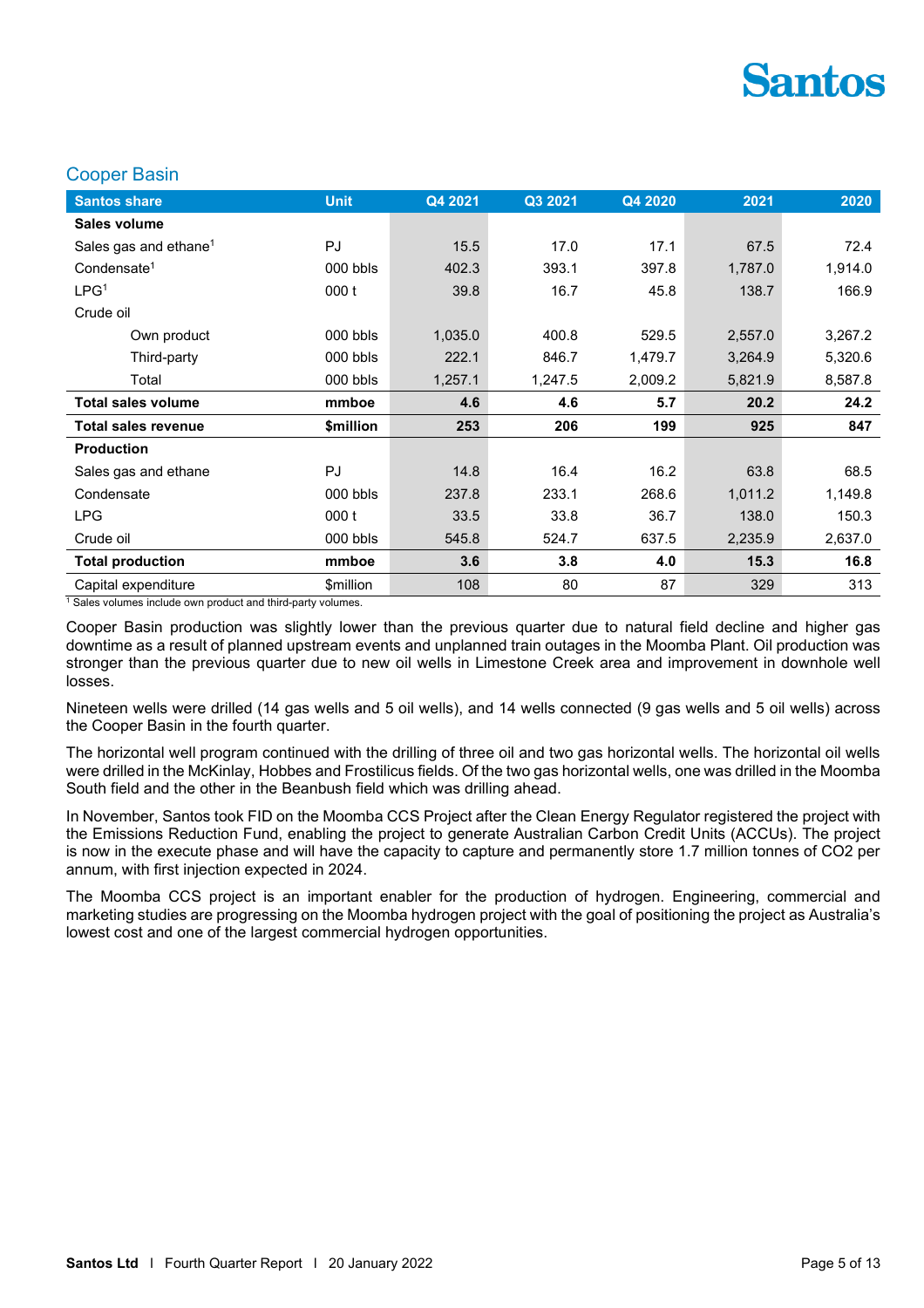

#### Queensland & NSW

| <b>Santos share</b>                 | <b>Unit</b> | Q4 2021 | Q3 2021 | Q4 2020 | 2021    | 2020    |
|-------------------------------------|-------------|---------|---------|---------|---------|---------|
| Sales volume                        |             |         |         |         |         |         |
| <b>GLNG Joint Venture</b>           |             |         |         |         |         |         |
| <b>LNG</b>                          | 000 t       | 512.1   | 514.7   | 536.8   | 1,947.6 | 1,801.6 |
| Domestic contracts                  | PJ          | 0.8     | 1.0     | 1.5     | 3.3     | 8.8     |
| Eastern Qld (non-GLNG) <sup>1</sup> | PJ          | 4.7     | 4.4     | 6.9     | 18.3    | 22.7    |
| Total sales volume <sup>2</sup>     | mmboe       | 5.8     | 5.8     | 6.1     | 22.1    | 22.0    |
| Total sales revenue <sup>2</sup>    | \$million   | 302     | 278     | 181     | 956     | 785     |
| <b>Production</b>                   |             |         |         |         |         |         |
| <b>GLNG Joint Venture</b>           | PJ          | 15.8    | 15.8    | 14.9    | 62.1    | 57.5    |
| Eastern Qld (non-GLNG) <sup>1</sup> | PJ          | 4.1     | 4.1     | 5.1     | 16.3    | 19.9    |
| <b>NSW</b>                          | PJ          | 0.3     | 0.2     | 0.2     | 1.0     | 0.8     |
| Total production <sup>2</sup>       | mmboe       | 3.5     | 3.5     | 3.4     | 13.7    | 13.4    |
| Capital expenditure                 | \$million   | 71      | 45      | 39      | 195     | 193     |

<sup>1</sup> Combabula, Scotia (Santos legacy domestic volumes), Spring Gully and Denison.

<sup>2</sup> Total sales volume, sales revenue and production include sales gas from NSW assets.

| <b>GLNG operational data (gross)</b>      | <b>Unit</b> | Q4 2021 | Q3 2021 | Q4 2020 | 2021  | 2020  |
|-------------------------------------------|-------------|---------|---------|---------|-------|-------|
| Sales gas to domestic market <sup>1</sup> | PJ          | 13      | 13      | 8.0     | 54    | 58    |
| LNG produced <sup>2</sup>                 | 000t        | 1.510   | 1.761   | 1.752   | 6,308 | 5,992 |
| Sales gas to LNG plant                    |             |         |         |         |       |       |
| GLNG equity gas                           | PJ          | 52      | 55      | 50      | 207   | 192   |
| Santos portfolio gas                      | PJ          | 13      | 15      | 15      | 55    | 50    |
| Third-party                               | PJ          | 33      | 36      | 41      | 125   | 119   |
| Total sales gas to LNG plant              | <b>PJ</b>   | 98      | 106     | 106     | 387   | 361   |
| LNG cargoes shipped                       |             | 29      | 29      | 30      | 109   | 101   |

1 Includes APLNG equity share of Fairview, Arcadia and Roma East.

<sup>2</sup>Includes LNG produced from GLNG equity gas, Santos portfolio gas and third-party quantities.

GLNG achieved record annual LNG sales of 6.4 million tonnes in 2021 and shipped 109 cargoes. Sales were higher than LNG production in the year primarily due to timing of shipments.

Gross GLNG operated upstream sales gas production was 690 TJ/day at the end of the fourth quarter. In the Arcadia field, production continues to build with field and facility improvements delivering 100 TJ/day in December. Scotia increasing to 77 TJ/d due to recent developments. Roma averaged 197 TJ/d holding steady at peak to deliver record quarterly production, while production at Fairview averaged 318 TJ/d.

Fifty-five wells were drilled and fifty-nine connected across the GLNG acreage in the fourth quarter.

During the quarter, work commenced on the Arcadia Phase 2 project with awarding and contracting of facility packages, mobilisation of crews to begin construction of well pads and access tracks, and the drilling of the first of approximately 200 wells. Facility construction will commence early in 2022. Santos' share of capital expenditure is approximately \$90 million with first well expected online in the second half of 2022.

Santos' share of non-operated Eastern Queensland production was consistent with the prior quarter.

In October, the NSW Land and Environment Court dismissed the judicial review appeal against the Independent Planning Commission's approval of the Narrabri Gas Project. Also during the quarter, Santos increased its interest in the Narrabri Gas Project to 100 per cent by acquiring the remaining 20 per cent interest for a confidential consideration.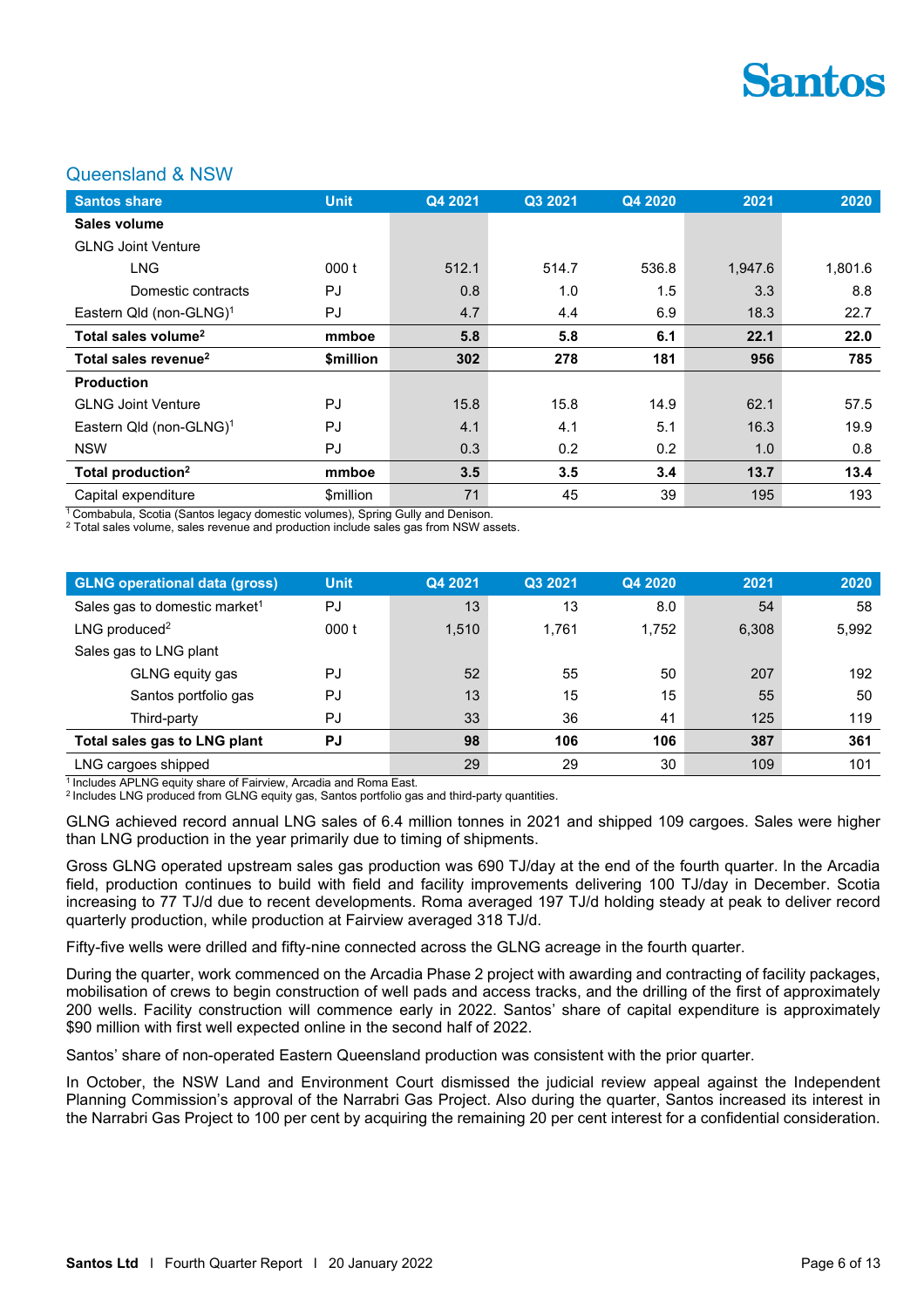

# PNG (excluding Oil Search assets)<sup>1</sup>

| <b>Santos share</b>           | <b>Unit</b> | Q4 2021 | Q3 2021 | Q4 2020 | 2021    | 2020    |
|-------------------------------|-------------|---------|---------|---------|---------|---------|
| Sales volume                  |             |         |         |         |         |         |
| <b>PNG LNG</b>                |             |         |         |         |         |         |
| LNG <sup>2</sup>              | 000t        | 269.2   | 296.4   | 296.6   | 1,101.6 | 1,163.2 |
| Condensate                    | $000$ bbls  | 371.5   | 260.6   | 372.0   | 1,341.6 | 1,443.3 |
| Crude oil                     | 000 bbls    | 1.9     | 0.9     | 1.9     | 4.9     | 9.4     |
| <b>Total sales volume</b>     | mmboe       | 3.0     | 3.1     | 3.2     | 11.9    | 12.5    |
| <b>Total sales revenue</b>    | \$million   | 194     | 175     | 97      | 630     | 444     |
| <b>Production</b>             |             |         |         |         |         |         |
| <b>PNG LNG</b>                |             |         |         |         |         |         |
| Sales gas to LNG <sup>2</sup> | <b>PJ</b>   | 17.3    | 17.1    | 17.6    | 66.8    | 69.7    |
| Condensate                    | $000$ bbls  | 279.5   | 290.0   | 306.9   | 1,132.3 | 1,276.9 |
| Crude oil                     | $000$ bbls  | 0.6     | 1.2     | 1.2     | 3.9     | 7.7     |
| <b>Total production</b>       | mmboe       | 3.2     | 3.2     | 3.3     | 12.5    | 13.2    |
| Capital expenditure           | \$million   | 6       | 6       | 5       | 16      | 39      |

<sup>1</sup> Includes PNG LNG at Santos' pre-merger working interest of 13.5% for the full quarter.<br><sup>2</sup> Includes SE Gobe.

# PNG (Oil Search assets from 11 December 2021)<sup>1</sup>

| <b>Santos share</b>       | Unit                          | Q4 2021 |
|---------------------------|-------------------------------|---------|
| Sales volume              |                               |         |
| <b>PNG LNG</b>            |                               |         |
| 1 NG <sup>1</sup>         | 000 t                         | 114.3   |
| Condensate                | $000$ bbls                    | 205.2   |
| Crude oil                 | 000 bbls                      | 194.2   |
| <b>Total sales volume</b> | mmboe                         | 1.5     |
| Total sales revenue       | <b><i><u>Smillion</u></i></b> | 101     |
| <b>Production</b>         |                               |         |
| PNG I NG                  |                               |         |
| Sales gas to $LNG1$       | PJ                            | 8.6     |
| Condensate                | $000$ bbls                    | 139.6   |
| Crude oil                 | $000$ bbls                    | 126.9   |
| <b>Total production</b>   | mmboe                         | 1.7     |
| Capital expenditure       | \$million                     | 18      |

<sup>1</sup>Oil Search assets including a 29% working interest in PNG LNG from 11 to 31 December 2021 inclusive.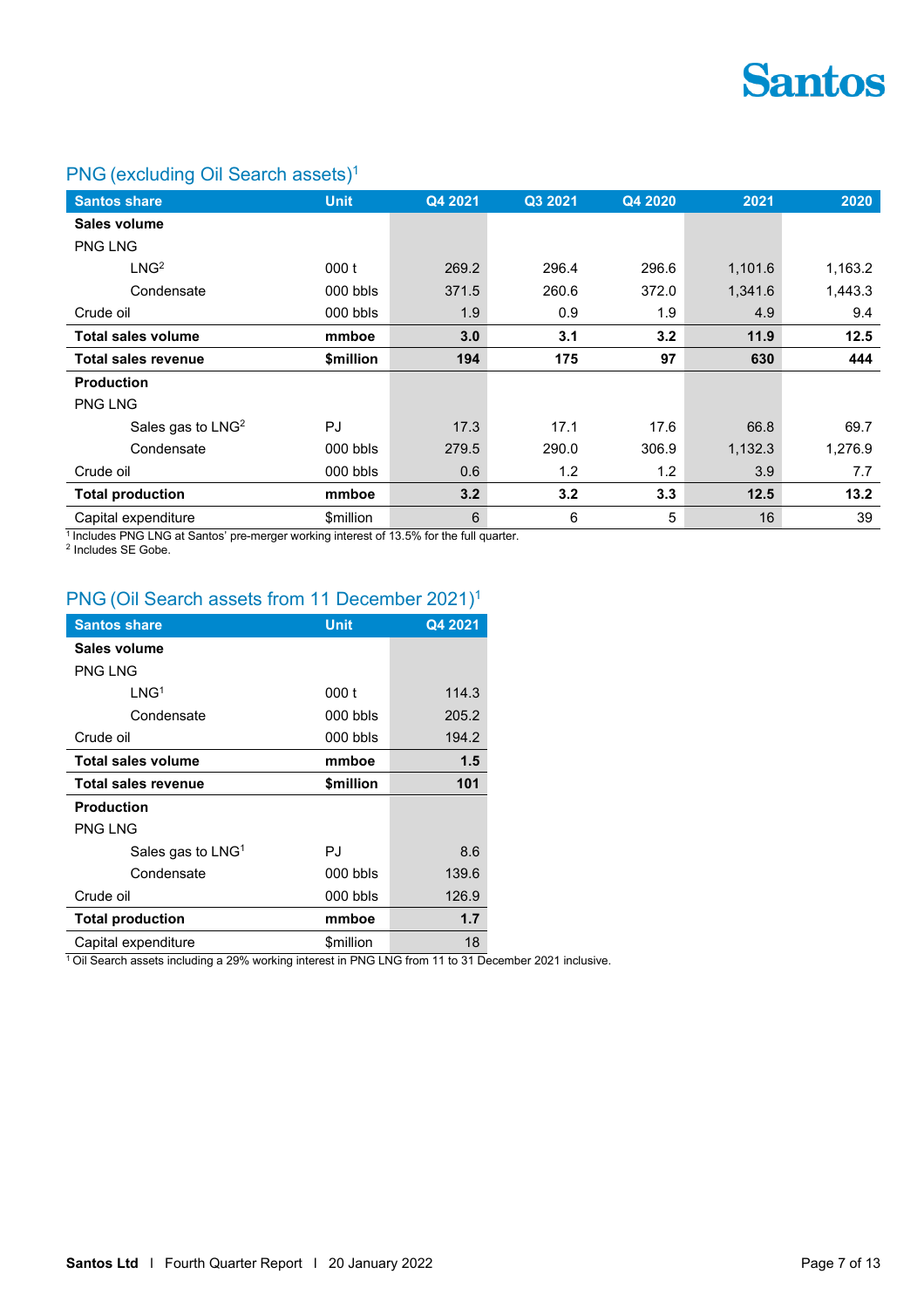| <b>PNG LNG operational data (gross)</b> | <b>Unit</b> | Q4 2021 | Q3 2021 | Q4 2020 | 2021  | 2020  |
|-----------------------------------------|-------------|---------|---------|---------|-------|-------|
| <b>Production</b>                       |             |         |         |         |       |       |
| LNG                                     | 000t        | 2,170   | 2.148   | 2.194   | 8,396 | 8,767 |
| Sales gas to LNG plant                  | PJ          | 129     | 128     | 130     | 499   | 519   |
| Condensate <sup>1</sup>                 | $000$ bbls  | 2,065   | 2.143   | 2.275   | 8,367 | 9,434 |
| Sales gas (SE Gobe) <sup>2</sup>        | PJ          | 3       | 2       | 2       | 8     | 8     |
| LNG cargoes shipped                     |             | 28      | 29      | 29      | 110   | 115   |

 $1$  Measured at the Kutubu entry point.

<sup>2</sup> Purchased by PNG LNG.

On 10 December 2021, Santos announced that the merger with Oil Search had become effective. Santos has included the Oil Search assets in the results of the merged company from 11 December 2021.

As a result of the merger, Santos' interest in the PNG LNG project increased to 42.5 per cent.

Strong production at PNG LNG was maintained during the quarter. The project produced 8.4 million tonnes of LNG for the full-year and shipped 110 cargoes, slightly lower than the previous year due to the COVID-19 impact of deferral of maintenance activities from 2020 into 2021. The PNG LNG operator continues to implement COVID-19 management plans to support stable production and shipping.

A coiled tubing campaign commenced on the operated Moran and Agogo fields to deliver incremental production in 2022.

During the fourth quarter, the Papua LNG project continued to progress technical and commercial, regulatory, social and environmental activities. A FEED-entry decision is targeted in the first half of 2022.

Following the execution of the P'nyang Gas Agreement Heads of Agreement in September 2021, the PRL3 operator continued negotiations with the PNG government to finalise terms. It is expected that the P'nyang Gas Agreement will be executed in 2022.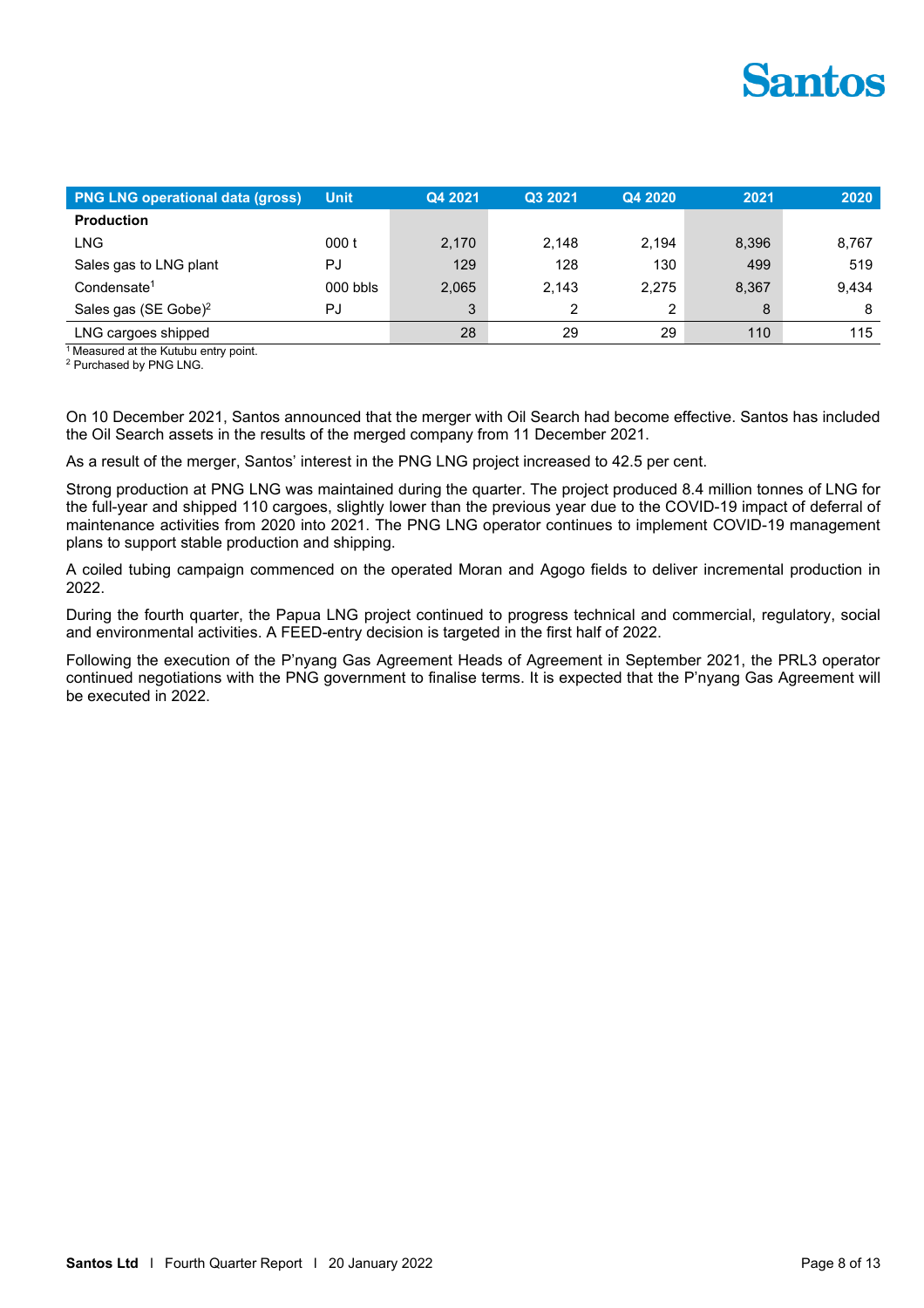

#### Northern Australia & Timor-Leste

| <b>Santos share</b>        | <b>Unit</b> | Q4 2021 | Q3 2021 | Q4 2020 | 2021    | 2020    |
|----------------------------|-------------|---------|---------|---------|---------|---------|
| Sales volume               |             |         |         |         |         |         |
| Darwin LNG                 |             |         |         |         |         |         |
| <b>LNG</b>                 | 000t        | 212.3   | 244.0   | 548.7   | 1,392.0 | 1,313.9 |
| Bayu-Undan                 |             |         |         |         |         |         |
| Condensate                 | $000$ bbls  | 292.3   | 288.4   | 311.2   | 1,472.7 | 1,577.0 |
| <b>LPG</b>                 | 000t        | 10.8    | 12.3    | 26.9    | 73.2    | 67.9    |
| <b>Total sales volume</b>  | mmboe       | 2.4     | 2.7     | 5.8     | 15.3    | 14.6    |
| <b>Total sales revenue</b> | \$million   | 322     | 199     | 173     | 904     | 466     |
| <b>Production</b>          |             |         |         |         |         |         |
| Darwin LNG                 |             |         |         |         |         |         |
| Sales gas to LNG           | PJ          | 12.4    | 14.0    | 29.9    | 77.5    | 72.4    |
| Bayu-Undan                 |             |         |         |         |         |         |
| Condensate                 | 000 bbls    | 219.0   | 305.0   | 548.7   | 1,443.6 | 1,581.6 |
| <b>LPG</b>                 | 000t        | 11.9    | 14.3    | 24.6    | 64.8    | 70.6    |
| <b>Total production</b>    | mmboe       | 2.4     | 2.8     | 5.8     | 15.2    | 14.5    |
| Capital expenditure        | \$million   | 127     | 102     | 36      | 377     | 93      |

| <b>DLNG</b> operational data (gross) | <b>Unit</b> | Q4 2021 | Q3 2021 | Q4 2020 | 2021  | 2020  |
|--------------------------------------|-------------|---------|---------|---------|-------|-------|
| <b>Production</b>                    |             |         |         |         |       |       |
| LNG                                  | 000t        | 763     | 782     | 875     | 3,189 | 3,035 |
| Sales gas to LNG plant               | PJ          | 45      | 47      | 53      | 190   | 184   |
| Condensate                           | 000 bbls    | 1,093   | 1,208   | 1.079   | 4,166 | 4,064 |
| <b>LPG</b>                           | 000t        | 47      | 50      | 44      | 172   | 179   |
| LNG cargoes shipped                  |             | 11      | 11      | 14      | 45    | 48    |

Gross Bayu-Undan gas and liquids production was slightly lower than the prior quarter as contribution from the Phase 3C infill wells offset natural field decline in existing wells. The Phase 3C infill wells contributed to Darwin LNG producing 3.2 million tonnes of LNG for the year, five per cent higher than the prior year.

Darwin LNG shipped 11 cargoes in the quarter, all of which were priced on a JKM basis.

Santos' share of Bayu-Undan production in the fourth quarter was lower than the prior quarter due to the slightly lower gross production combined with a lower net entitlement under the Bayu-Undan Production Sharing Contract due to higher realised commodity prices.

The US\$3.6 billion gross Barossa gas and condensate project to backfill Darwin LNG is 20 per cent complete and remains on schedule and on budget. First gas production is expected in the first half of 2025. FPSO hull and topsides are now under construction in Korea and Singapore, respectively. Manufacture of the subsea hardware is well progressed, and the first subsea tree has arrived in Perth to undergo integration testing. Manufacturing of remaining subsea trees, infield flowlines and the gas export pipeline are well progressed. Preparations for the development drilling campaign, expected to commence by mid-2022, and the pipeline installation campaign by late-2022 are well advanced. The Darwin LNG Life Extension project remains on schedule and budget with preliminary civil works completed on site.

In December 2021, Santos signed a binding Sale and Purchase Agreement to sell a 12.5 per cent interest in the Barossa project to JERA. The effective date of the sale is 31 March 2020 and completion is expected in the first half of 2022. Upon completion, which is subject to customary consents and regulatory approvals, JERA will reimburse Santos for its share of capital expenditure on the project from the effective date to completion, with the total consideration due to Santos at completion expected to be approximately US\$300 million.

During the quarter, technical, commercial, and regulatory engagement activities continued for the proposed carbon capture and storage (CCS) project at Bayu-Undan. A FEED-entry decision is targeted in the first half of 2022.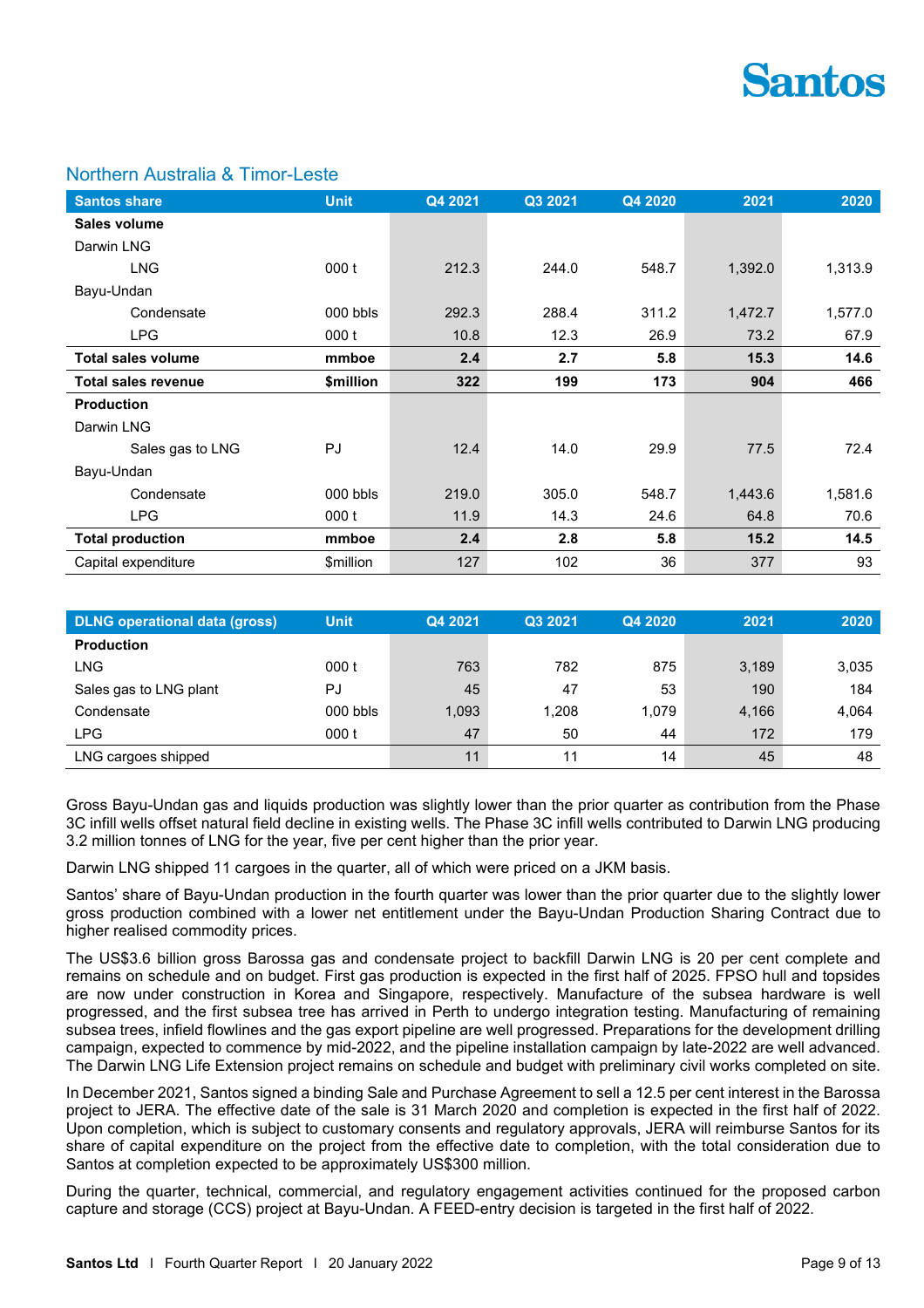

In the onshore McArthur Basin (Beetaloo Sub-basin) in the Northern Territory, the Tanumbirini 3HST1 well reached a total depth of 4,857 metres MDRT, having intersected more than 1,000 metres of lateral section within the Velkerri Formation B Shale target interval. The well encountered excellent drill gas shows and has been cased and suspended. This is the second of two horizontal wells drilled in EP 161 this year. A program of multi-stage fracture stimulations in Tanumbirini 2HST1 and Tanumbirini 3HST1 was successfully completed and flow testing of both wells is currently in progress.

### Corporate, exploration and eliminations (including Alaska from 11 December 2021)

| <b>Santos share</b> | Unit      | Q4 2021 | Q3 2021 | Q4 2020 | 2021 | 2020 |
|---------------------|-----------|---------|---------|---------|------|------|
| Total sales volume  | mmboe     | 0.1     | 0.1     | 0.9     | 0.0  |      |
| Total sales revenue | \$million | 23      | 22      | 40      | 99   | 122  |
| Capital expenditure | \$million | 83      | 24      | 18      | 136  | 48   |

Sales volumes and revenues in the corporate segment primarily represent gas trading activities. The Oil Search Alaska assets are included in the corporate segment from 11 December 2021.

The Pikka Phase 1 project in Alaska is completing FEED and assurance reviews. All major regulatory and environment approvals have been received. A final investment decision is targeted in the first half of 2022.

## Capital expenditure (Santos share including Oil Search from 11 December 2021)

Total exploration, evaluation and development expenditure is summarised in the table below.

| <b>\$million</b>                                | Q4 2021 | Q3 2021 | Q4 2020                  | 2021  | 2020 |
|-------------------------------------------------|---------|---------|--------------------------|-------|------|
| <b>Capital expenditure</b>                      |         |         |                          |       |      |
| Exploration                                     | 73      | 29      | 26                       | 144   | 65   |
| Evaluation                                      | 66      | 15      | 41                       | 164   | 113  |
| Development and other capex (incl restoration)  | 354     | 315     | 200                      | 1,079 | 680  |
| Capital expenditure excl capitalised interest   | 493     | 359     | 267                      | 1,387 | 858  |
| Capitalised interest                            | 15      | 22      | 10                       | 58    | 29   |
| <b>Total capital expenditure</b>                | 508     | 381     | 277                      | 1,445 | 887  |
| <b>Exploration and evaluation expensed</b>      |         |         |                          |       |      |
| Exploration                                     | 24      | 13      | 19                       | 65    | 48   |
| Evaluation                                      | 34      | 4       | 4                        | 51    | 11   |
| Total current year expenditure                  | 58      | 17      | 23                       | 116   | 59   |
| Write-off of amounts capitalised in prior years |         |         | $\overline{\phantom{0}}$ |       |      |
| <b>Total expensed</b>                           | 58      | 17      | 23                       | 116   | 59   |

Capital expenditure in the fourth quarter comprised US\$291 million in the base business (including \$26 million for restoration costs) and US\$202 million for major growth projects.

# Oil price hedging

3.8 million barrels of oil hedging matured in the fourth quarter. Oil hedge net outflow in 2021 was US\$231 million before tax.

For 2022, 6 million barrels of oil equivalent are currently hedged at an average floor price of US\$50 per barrel and an average ceiling price of US\$64 per barrel using a combination of zero cost collars and three-way option structures. For 2.0 million barrels, there is also the ability to re-participate at an oil price greater than US\$65 per barrel due to their three-way option structure.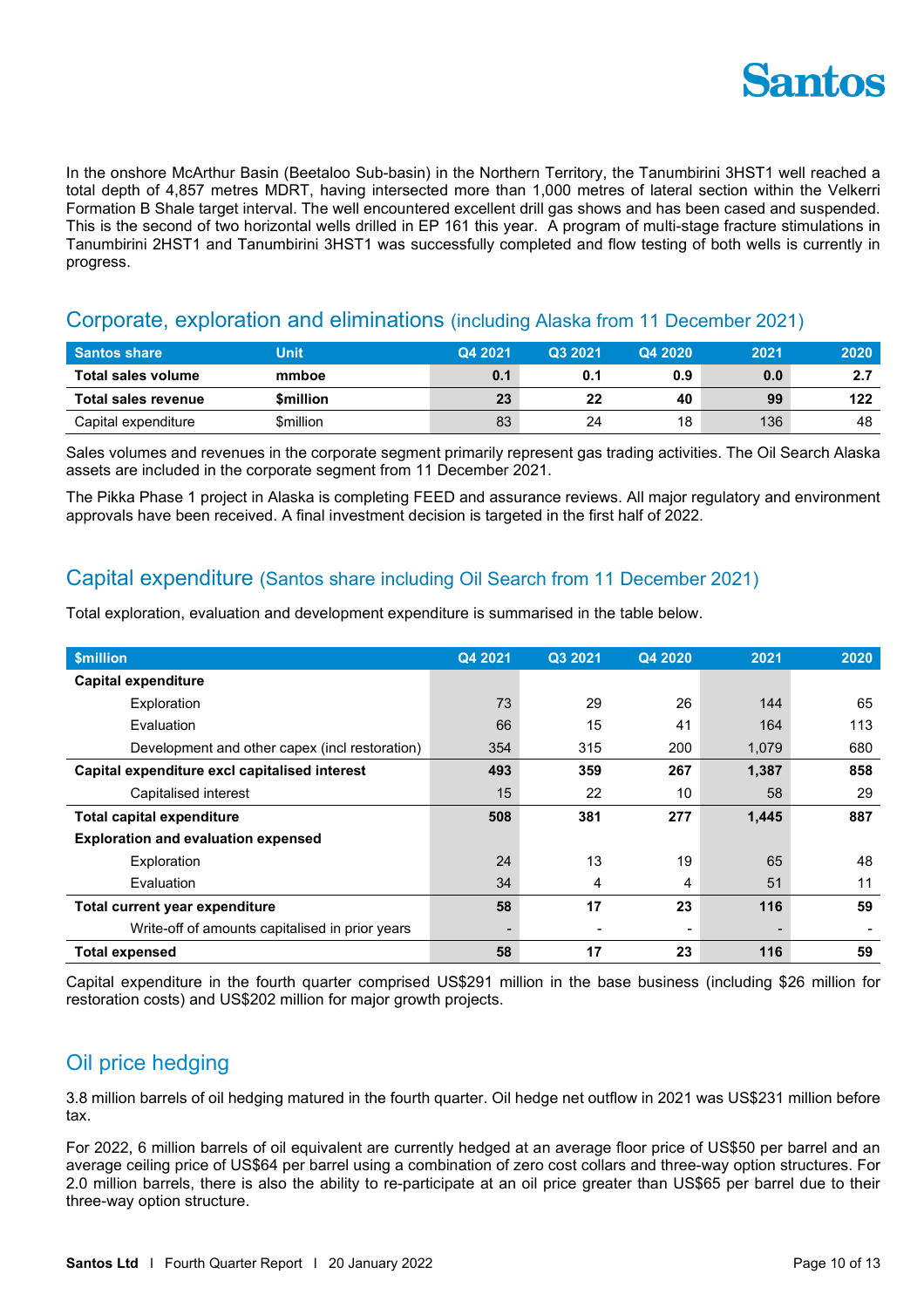

## Seismic activity

In the Bedout Sub-basin offshore WA, the contract for the Keraudren Extension Phase 2 seismic survey has been awarded to Shearwater Geoservices with seismic acquisition commencing in the first quarter of 2022.

In the Petrel Sub-basin offshore NT, preparations for the South-West 3D seismic survey continued to progress. Pending regulatory approval, acquisition will commence immediately following completion of the Keraudren Extension Phase 2 seismic survey.

## Drilling summary

#### Exploration / Appraisal wells

| <b>Cooper Basin gas</b> |           |               |                    |  |  |
|-------------------------|-----------|---------------|--------------------|--|--|
| <b>Well name</b>        | Area      | <b>Santos</b> | <b>Well status</b> |  |  |
| Beanbush 3              | SA        | 100%          | Drilling           |  |  |
| Moomba 195              | <b>SA</b> | 100%          | C&S, successful    |  |  |
| Chimera 1               | QLD       | 100%          | C&S, successful    |  |  |
| Kanook South 1          | QLD       | 100%          | P&A                |  |  |
| Legbar 1                | QLD       | 60%           | P&A                |  |  |
| I lama 1                | QLD       | 100%          | P&A                |  |  |
| Cook East 1             | QLD       | 55%           | C&S, successful    |  |  |

| <b>Cooper Basin oil</b> |             |               |                    |  |
|-------------------------|-------------|---------------|--------------------|--|
| Well name               | <b>Area</b> | <b>Santos</b> | <b>Well status</b> |  |
| Chef 1                  | OI D        | 5464%         | P&A                |  |

| <b>Queensland GLNG gas</b> |             |               |                    |  |  |
|----------------------------|-------------|---------------|--------------------|--|--|
| Well name                  | <b>Area</b> | <b>Santos</b> | <b>Well status</b> |  |  |
| Reuben Downs 1             | Roma        | 24 57%        | C&S, successful    |  |  |

| <b>Other Queensland gas</b> |        |               |                    |  |
|-----------------------------|--------|---------------|--------------------|--|
| <b>Well name</b>            | Area   | <b>Santos</b> | <b>Well status</b> |  |
| Yoorooga East 2             | Scotia | 100%          | C&S. successful    |  |
| Yoorooga East 3             | Scotia | 100%          | C&S. successful    |  |

| <b>McArthur Basin gas</b> |             |               |                    |  |  |
|---------------------------|-------------|---------------|--------------------|--|--|
| <b>Well name</b>          | <b>Area</b> | <b>Santos</b> | <b>Well status</b> |  |  |
| Tanumbirini<br>$3HST1*$   | NT          | 75%           | C&S. successful    |  |  |

\*Spud in Q3, completed in Q4

| <b>Carnarvon Basin gas</b> |             |               |                    |  |  |
|----------------------------|-------------|---------------|--------------------|--|--|
| Well name                  | <b>Area</b> | <b>Santos</b> | <b>Well status</b> |  |  |
| Dancer 1                   | WA          | $100\%$       | Drilling           |  |  |

#### Development wells

| <b>Cooper Basin gas</b> |      |               |                    |  |
|-------------------------|------|---------------|--------------------|--|
| <b>Well name</b>        | Area | <b>Santos</b> | <b>Well status</b> |  |
| Barrolka 21             | ח ומ | 60.06%        | C&S, successful    |  |
| Barrolka 22             | QLD  | 60.06%        | C&C. successful    |  |
| Barrolka 23             | QLD  | 60.06%        | C&C, successful    |  |
| Barrolka 24             | QLD  | 60.06%        | C&S. successful    |  |
| Coolah 17*              | ח ומ | 60.06%        | P&A                |  |

\*Spud in Q3, completed in Q4

| <b>Cooper Basin oil</b> |      |               |                    |  |
|-------------------------|------|---------------|--------------------|--|
| <b>Well name</b>        | Area | <b>Santos</b> | <b>Well status</b> |  |
| Frostillicus 2          | SA.  | 100%          | C&S. successful    |  |
| Hobbes 4                | SA   | 66.6%         | C&S. successful    |  |

| <b>Cooper Basin oil and gas</b> |           |               |                    |  |
|---------------------------------|-----------|---------------|--------------------|--|
| <b>Well name</b>                | Area      | <b>Santos</b> | <b>Well status</b> |  |
| Moorari 21                      | SA        | 66.6%         | C&S, successful    |  |
| Moorari 22                      | <b>SA</b> | 66.6%         | C&S. successful    |  |
| Moorari 23                      | <b>SA</b> | 66.6%         | C&S, successful    |  |
| Woolkina 3                      | SA        | 66.6%         | C&S. successful    |  |

| <b>Bonaparte Basin gas and condensate</b> |             |               |                    |
|-------------------------------------------|-------------|---------------|--------------------|
| <b>Well name</b>                          | <b>Area</b> | <b>Santos</b> | <b>Well status</b> |
| Bayu-Undan DS-06                          | TI          | 43.4%         | C&C. successful    |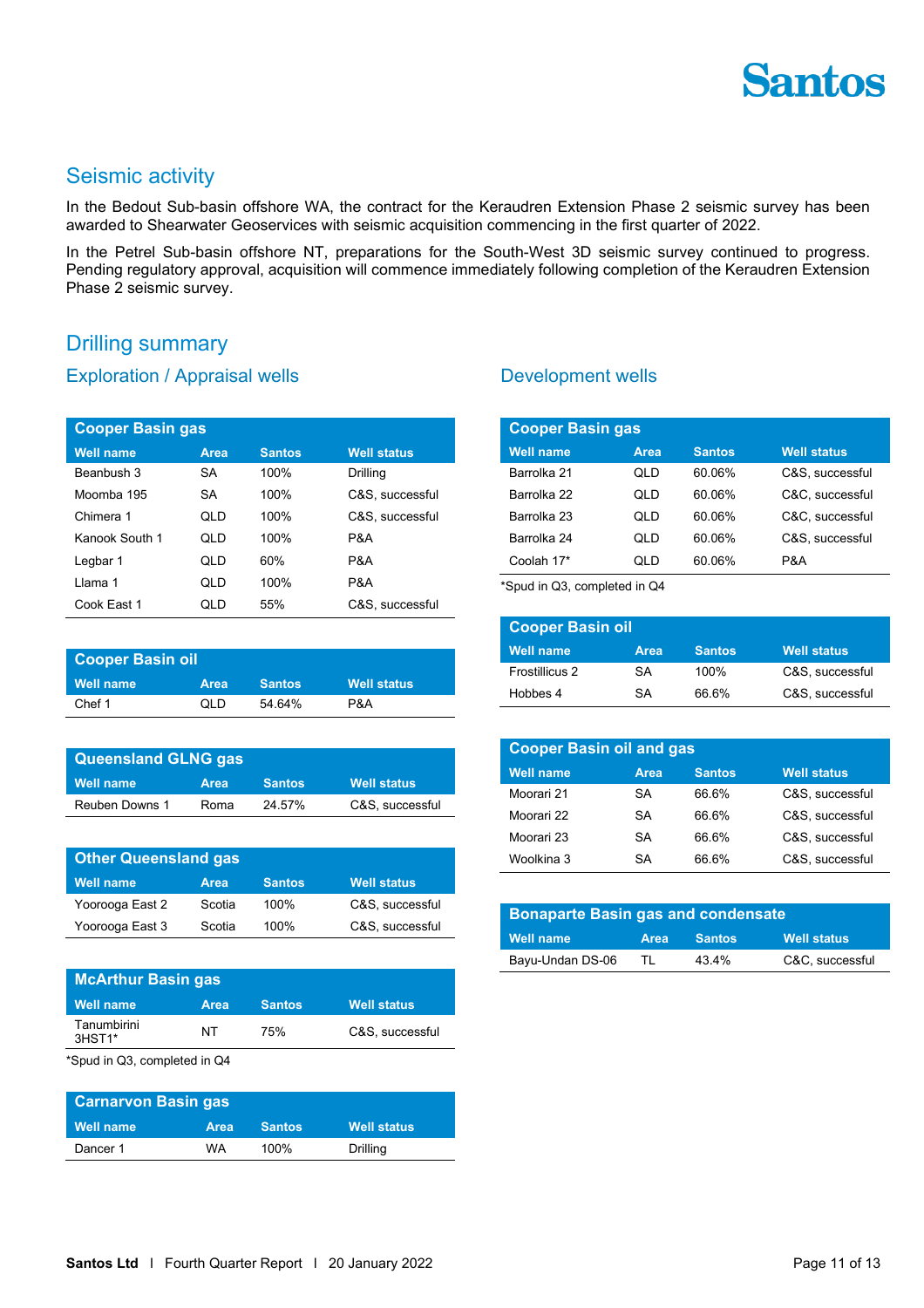| <b>Queensland GLNG gas</b> |             |               |                                 |  |
|----------------------------|-------------|---------------|---------------------------------|--|
| <b>Well name</b>           | <b>Area</b> | <b>Santos</b> | <b>Well status</b>              |  |
| Bottle Tree 4              | Arcadia     | 22.85%        | C&S, successful                 |  |
| Bottle Tree 16             | Arcadia     | 22.85%        | C&S, successful                 |  |
| Bottle Tree 17             | Arcadia     | 22.85%        | C&S, successful                 |  |
| Bottle Tree 18             | Arcadia     | 22.85%        | C&S, successful                 |  |
| Bottle Tree 19*            | Arcadia     | 22.85%        | C&S, successful                 |  |
| FV12-38-2                  | Fairview    | 22.82%        | C&S, successful                 |  |
| FV12-39-2                  | Fairview    | 2282%         | C&S, successful                 |  |
| FV12-86-1                  | Fairview    | 2282%         | C&S, successful                 |  |
| FV12-119-1*                | Fairview    | 22.82%        | C&S, pending<br>future drilling |  |
| FV13-76-1                  | Fairview    | 22.82%        | C&S, successful                 |  |
| FV13-76-2                  | Fairview    | 22.82%        | C&S, successful                 |  |
| FV13-78-1                  | Fairview    | 22.82%        | C&S. successful                 |  |
| FV13-79-1                  | Fairview    | 22.82%        | C&S, successful                 |  |
| FV13-82-1                  | Fairview    | 22.82%        | C&S, successful                 |  |
| FV13-82-2                  | Fairview    | 22.82%        | C&S, successful                 |  |
| FV13-83-1                  | Fairview    | 22.82%        | C&S, successful                 |  |
| FV13-84-1                  | Fairview    | 2282%         | C&S, successful                 |  |
| FV13-85-1                  | Fairview    | 22.82%        | C&S, successful                 |  |
| FV13-93-1                  | Fairview    | 22.82%        |                                 |  |
| FV18-78-1                  | Fairview    | 22.82%        | C&S, successful                 |  |
|                            |             |               | C&S, successful                 |  |
| FV18-79-1                  | Fairview    | 22.82%        | C&S, successful                 |  |
| FV18-81-1                  | Fairview    | 22.82%        | C&S, successful                 |  |
| FV18-83-1                  | Fairview    | 22.82%        | C&S, successful                 |  |
| Kelsall 20                 | Scotia      | 30%           | C&S, successful                 |  |
| RM08-88-1                  | Roma        | 30%           | C&S, successful                 |  |
| RM09-29-1                  | Roma        | 30%           | C&S, successful                 |  |
| RM13-84-1*                 | Roma        | 30%           | C&S, successful                 |  |
| RM14-26-1                  | Roma        | 30%           | C&S, successful                 |  |
| RM14-28-1                  | Roma        | 30%           | C&S, successful                 |  |
| RM14-54-1                  | Roma        | 30%           | C&S, successful                 |  |
| RM14-56-1                  | Roma        | 30%           | C&S, successful                 |  |
| RM15-34-1                  | Roma        | 30%           | C&S, successful                 |  |
| RM15-43-1                  | Roma        | 30%           | C&S, successful                 |  |
| RM15-44-1                  | Roma        | 30%           | C&S, successful                 |  |
| RM15-56-1                  | Roma        | 30%           | C&S, successful                 |  |
| RM15-69-1                  | Roma        | 30%           | C&S, successful                 |  |
| RM15-70-1                  | Roma        | 30%           | C&S, successful                 |  |
| RM15-78-1                  | Roma        | 30%           | C&S, successful                 |  |
| RM15-79-1                  | Roma        | 30%           | C&S, successful                 |  |
| RM15-86-1                  | Roma        | 30%           | C&S, successful                 |  |
| RM15-95-1                  | Roma        | 30%           | C&S, successful                 |  |
| RM22-20-1                  | Roma        | 30%           | C&S, successful                 |  |
| RM22-21-1                  | Roma        | 30%           | C&S, successful                 |  |
| RM22-22-1                  | Roma        | 30%           | C&S, successful                 |  |
| RM22-24-1                  | Roma        | 30%           | C&S, successful                 |  |

| <b>Queensland GLNG gas</b> |      |               |                    |  |
|----------------------------|------|---------------|--------------------|--|
| <b>Well name</b>           | Area | <b>Santos</b> | <b>Well status</b> |  |
| RM22-26-1                  | Roma | 30%           | C&S. successful    |  |
| RM22-27-1                  | Roma | 30%           | C&S. successful    |  |
| RM22-32-1                  | Roma | 30%           | C&S. successful    |  |
| RM49-127-1                 | Roma | 30%           | C&S. successful    |  |
| RM50-158-1                 | Roma | 30%           | C&S, successful    |  |

\*Spud in Q4, completed in Q1 2022